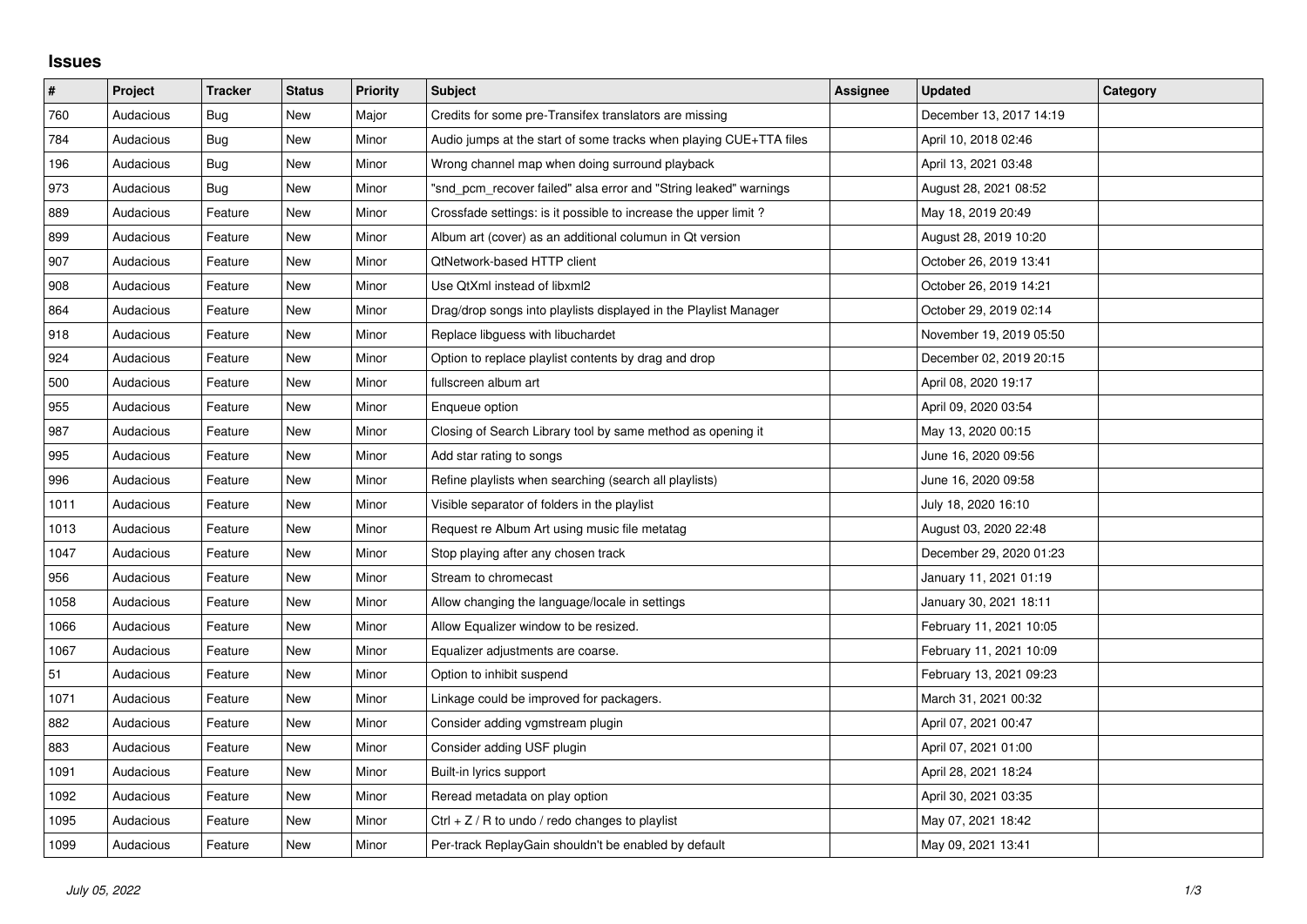| $\sharp$ | Project   | <b>Tracker</b> | <b>Status</b> | <b>Priority</b> | <b>Subject</b>                                                                                                                            | <b>Assignee</b> | <b>Updated</b>           | Category            |
|----------|-----------|----------------|---------------|-----------------|-------------------------------------------------------------------------------------------------------------------------------------------|-----------------|--------------------------|---------------------|
| 1096     | Audacious | Feature        | New           | Minor           | Calculate and show selection stats in the status bar                                                                                      |                 | May 10, 2021 03:06       |                     |
| 1097     | Audacious | Feature        | New           | Minor           | Replace the volume button with a horizontal scale                                                                                         |                 | May 17, 2021 00:21       |                     |
| 1093     | Audacious | Feature        | New           | Minor           | Make the Song Dialog (Qt) window wider by default                                                                                         |                 | May 17, 2021 15:36       |                     |
| 998      | Audacious | Feature        | New           | <b>Trivial</b>  | aacgain in aac / r128 in opus                                                                                                             |                 | June 01, 2021 10:44      |                     |
| 873      | Audacious | Feature        | New           | Minor           | Optionally make "previous track" restart current track                                                                                    |                 | June 08, 2021 22:55      |                     |
| 1119     | Audacious | Feature        | New           | Minor           | ADD ability to silence internet radio timeout Error dialog popup                                                                          |                 | July 31, 2021 18:36      |                     |
| 1121     | Audacious | Feature        | New           | Minor           | Allow for easy searching through music for data with diacritics                                                                           |                 | August 05, 2021 08:06    |                     |
| 1057     | Audacious | Feature        | New           | Minor           | Matroska (mka) chapter support                                                                                                            |                 | August 27, 2021 22:54    |                     |
| 1130     | Audacious | Feature        | New           | Minor           | folders for tabs in the playlist head (an enhancement suggestion, not a<br>bug)                                                           |                 | October 24, 2021 19:04   |                     |
| 1131     | Audacious | Feature        | New           | Minor           | Selection of songs via selection field/bar (as in Clementine)                                                                             |                 | October 31, 2021 12:41   |                     |
| 1134     | Audacious | Feature        | New           | Minor           | Web interface remote control                                                                                                              |                 | November 04, 2021 06:57  |                     |
| 870      | Audacious | Feature        | New           | Minor           | View > Show Playlist and View > Show Playback Controls                                                                                    |                 | November 15, 2021 22:48  |                     |
| 1148     | Audacious | Feature        | New           | Minor           | Save the dimensions of the open-file dialogue window                                                                                      |                 | January 18, 2022 14:43   |                     |
| 1151     | Audacious | Feature        | New           | Minor           | Load balance XSPF tracks with multiple location URIs                                                                                      |                 | January 28, 2022 19:10   |                     |
| 1116     | Audacious | Feature        | New           | Minor           | feature request: miniview mode with QT or GTK interace                                                                                    |                 | February 08, 2022 06:53  |                     |
| 1160     | Audacious | Feature        | New           | Minor           | Ogg Opus support for streams                                                                                                              |                 | March 11, 2022 18:09     |                     |
| 1170     | Audacious | Feature        | New           | Minor           | Playback mode button                                                                                                                      |                 | April 22, 2022 16:01     |                     |
| 1048     | Audacious | Feature        | New           | Minor           | PipeWire support                                                                                                                          |                 | May 04, 2022 19:36       |                     |
| 1145     | Audacious | Support        | New           | Minor           | I started to code, I need m-tags support for audacious to tag files<br>witthout tags, and all I need is a (link to a) good documentation* |                 | February 25, 2022 05:01  |                     |
| 1154     | Audacious | Support        | New           | Minor           | Playlist column Headers                                                                                                                   |                 | March 06, 2022 16:06     |                     |
| 1161     | Audacious | Support        | New           | Major           | Wrong language                                                                                                                            |                 | March 16, 2022 17:46     |                     |
| 1164     | Audacious | Support        | New           | Minor           | Wheel mouse on tray icon do not change volume / context windows do<br>not appear (with cover)                                             |                 | March 19, 2022 13:17     |                     |
| 859      | Audacious | Bug            | <b>New</b>    | Minor           | .wsz skins cannot be used on Windows                                                                                                      |                 | January 01, 2020 02:48   | win32               |
| 1101     | Audacious | Feature        | New           | Major           | Please add media shortcut keys for Windows 10                                                                                             |                 | December 03, 2021 16:31  | win32               |
| 975      | Audacious | <b>Bug</b>     | New           | Minor           | Segfault/leak on exit with streamtuner enabled                                                                                            | Ariadne Conill  | May 01, 2020 00:17       | plugins/streamtuner |
| 969      | Audacious | Feature        | New           | Minor           | streamtuner plugin: Please add column-sortability, or at least sort<br>alphabetically by 1st column                                       |                 | June 16, 2020 09:54      | plugins/streamtuner |
| 1088     | Audacious | Feature        | New           | Minor           | plugin: status icon: ADD option to select tray mouse Middle Click action                                                                  |                 | April 11, 2021 12:05     | plugins/statusicon  |
| 943      | Audacious | Feature        | New           | Minor           | Being able to add several folders to the library, and arrange that<br>Audacious recognizes symlinks                                       |                 | March 23, 2020 15:41     | plugins/search tool |
| 1106     | Audacious | Bug            | New           | Minor           | Could not communicate with last.fm: Error in the HTTP2 framing layer.                                                                     |                 | June 15, 2021 21:30      | plugins/scrobbler2  |
| 429      | Audacious | Feature        | New           | Minor           | Please enable scrobbling to libre.fm in Scrobbler 2.0                                                                                     |                 | September 02, 2019 10:35 | plugins/scrobbler2  |